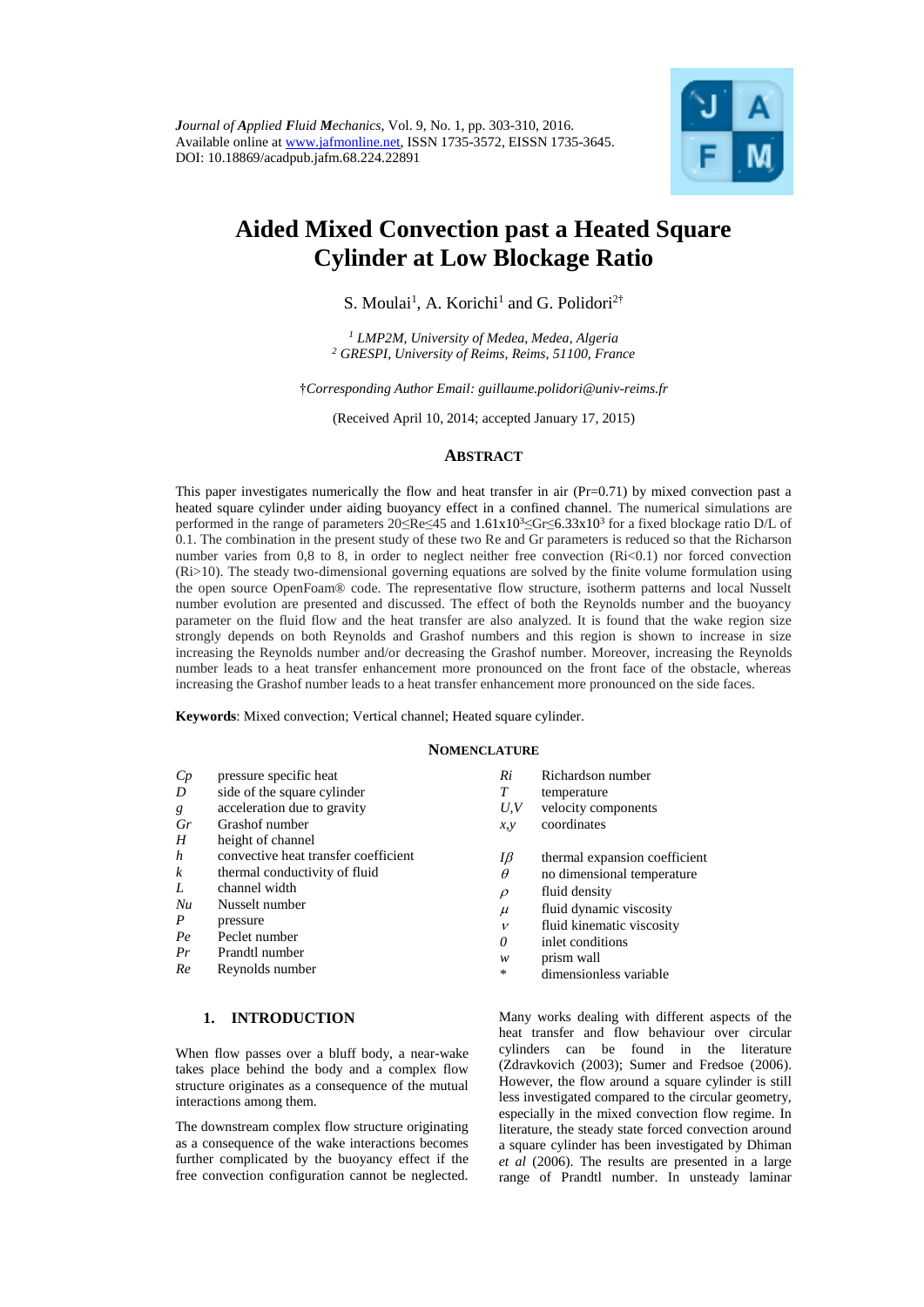forced convection, the effect of channel confinement on heat transfer and fluid flow across a square cylinder has been investigated by Sharma and Eswaran (2005a). Earlier the effect of channel confinement has been carried out from both experimental and numerical investigations by Davis *et al*. (1984). The effect of Reynolds number and Prandtl number on heat transfer around a square cylinder for an unsteady flow regime is also presented by Sahu *et al*. (2009). A detailed study of the flow and heat transfer characteristics past a square cylinder in the steady and unsteady periodic flow regimes, up to a Reynolds number value of 160 and for both isothermal and constant heat flux density thermal conditions has been carried out by Sharma and Eswaran (2004a). If many experimental and numerical works devoted to forced convection heat transfer from a square cylinder can be found in the literature, much less attention has been devoted to mixed convection and particularly to heat transfer features. When the buoyant forces are imparted over the viscous phenomenon, the flow behind the cylinder becomes more complicated as a result of interactions between viscous and buoyancy forces. The flows are endowed with strong interactions that can complicate the heat transfer process, especially when free and forced convection effects are comparable.

In pure free convection, Saha (2000) investigated the phenomena past a square cylinder placed centrally within a vertical parallel plate channel. The flow was found unstable above the critical Grashof number  $Gr = 3 \times 10^4$ . The author found that the drag coefficient decreases while the Strouhal number increases with increasing Grashof number. Khodary and Bhattacharyya (2006) studied natural convection from a horizontal isothermal square cylinder inside a vertical adiabatic channel. Theirs results indicate that the laminar natural convection is significantly affected by the aspect ratio and the lateral position of the obstacle. Whatever the Grashof number is, an optimum aspect ratio exists, leading to the maximum heat transfer rate. Central positioning is observed to be the best way to enhance the heat transfer.

In steady state mixed convection regime, Dhiman el al. (2008) studied the effect of cross-buoyancy and Prandtl number on the flow and heat transfer characteristics of an isothermal confined square cylinder in a channel. The drag coefficient was found to be less sensitive to the Richardson number than the lift coefficient. The influence of the Richardson number on the total drag coefficient and the Nusselt Number is qualitatively similar to the case of the unconfined mixed convection. The value of Nusselt number was found to increase up to 5% compared to the pure forced convection value.

One of the first numerical study on the cross buoyancy effect in confined channel has been investigated by Biswas *et al*. (1990). They reported that the maxima and minima in the velocity and temperature profiles were found close to the bottom walls of the channel. They also reported that the periodicity of flow and asymmetry of the wake can

occur at lower Reynolds numbers in the same manner as pure forced convection.

Suzuki and Suzuki (1994) reported numerical and experimental studies on the confined flow obstructed by a square cylinder maintained at constant temperature at *Re* = 50, 100 and 150 under various inlet flow conditions. From the numerical results, the flow was found to fluctuate in a highly periodic fashion and the Karman vortex formed downstream from the rod exhibited a crisscross motion in the obstructed channel flow. Turki *et al*. (2003b) have numerically investigated the mixed convection from a horizontal square cylinder in air for Re=120 to 200, for *Ri* up to 0.1 at a blockage ratio of 0.25 and 0.125. The critical value of Reynolds number was observed to increase with increasing the blockage ratio in pure forced convection. In mixed convection, the critical Reynolds number was found to decrease with increasing Richardson number while the Strouhal number was reported to increase with Richardson number.

Sharma and Eswaran (2004a), studied numerically the heat and fluid flow across a square cylinder at Reynolds number of 100 under aiding and opposing buoyancy. They found that the degeneration of Karman Vortex Street occurs at a critical Richardson number of 0.15. Also, they notified that the average Nusselt number for the cylinder increases monotonically with the Richardson number, albeit only slightly. In another study by Sharma and Eswaran (2005b), the same authors has investigated the aiding/opposing buoyancy for - 1≤*Ri*≤ 1 around a confined square cylinder in a channel for the varying values of blockage ratio at the constant value of Reynolds number of 100 and Prandtl number of 0.7. They reported that the minimum heating (critical *Ri*) required for the suppression of vortex shedding decreases up to a certain blockage ratio  $(=30\%)$ , but thereafter increases with increasing the blockage ratio for the flow around a square cylinder. They also found that the cylinder Nusselt number increases with increasing the blockage ratio and *Ri*.

Bhattacharyya and Mahapatra (2005) studied the influence of buoyancy on the vortex shedding and heat transfer from a cylinder of square cross-section exposed to a horizontal stream for a wide range of *Re* (up to 1400) with  $Ri = 0$ -1 and  $Pr = 0.72$ . They showed that the vortex shedding behind the cylinder takes place for a Reynolds number greater than 40 over the entire range of Richardson number considered. Also, their results showed that the centerline symmetry of the wake is lost and the cylinder experiences a downwards lift when the buoyancy effect is considered. Perng and Wu (2007) investigated the aiding/opposing buoyancy on turbulent heat transfer for -1≤*Ri*≤ 1. They conclude that with increasing the blockage ratio, the buoyancy effect is becoming weaker on the Nusselt number for the square cylinder.

From an experimental investigation, Singh *et al*. (2007) studied the effect of aiding buoyancy on the wakes of circular and square cylinders at low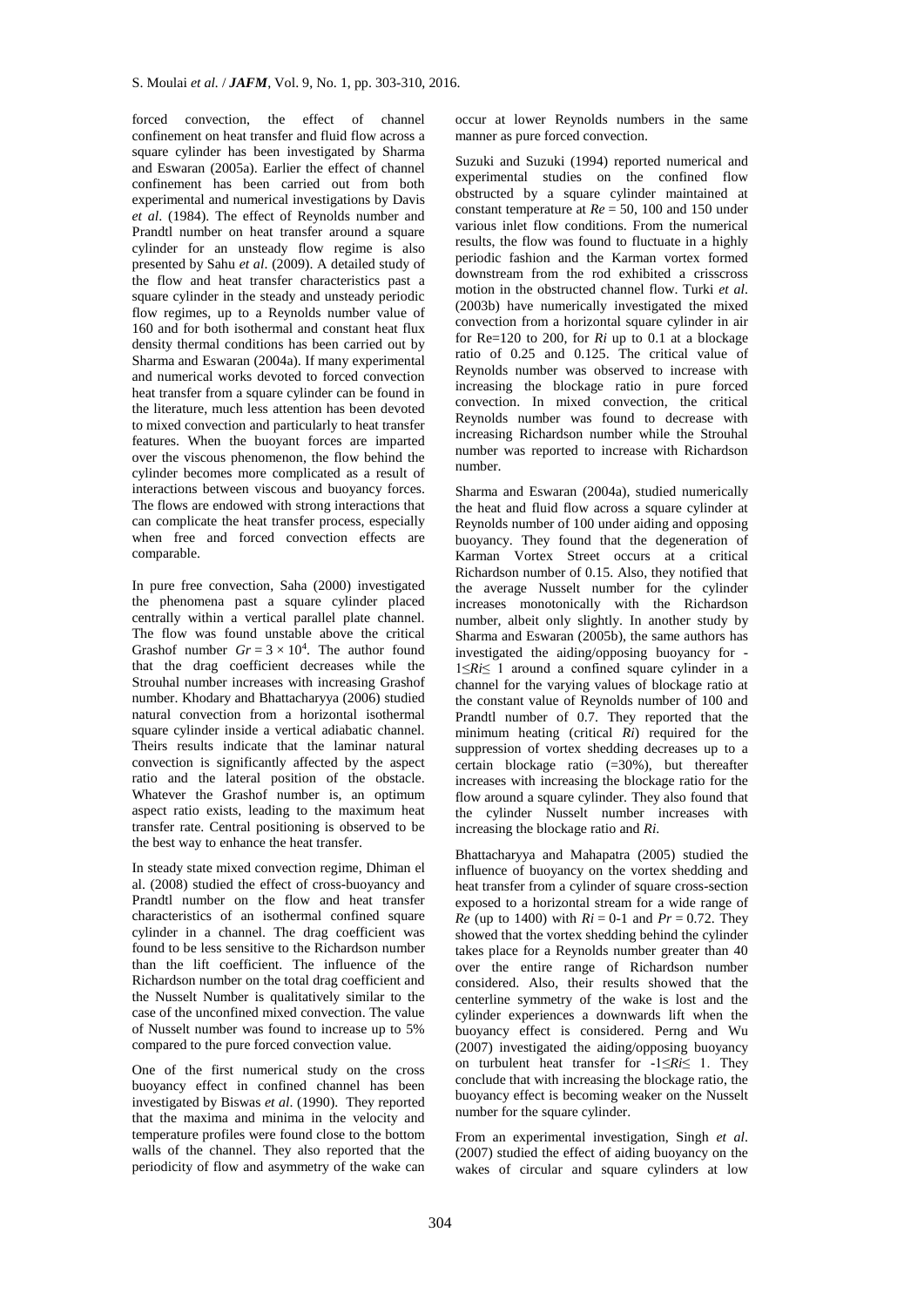Reynolds numbers. They observed that the critical Richardson number increases with Reynolds number. Also, they found that the critical *Ri* for a square cylinder is close to that of a circular cylinder at comparable *Re*.

Using the Schlieren technique, a detailed investigation of the effect of buoyancy and incidence angle on the vortex shedding process has been carried out by Kakade *et al*. (2010).

They observed that buoyancy delivers sufficient momentum into the wake, diminishes the velocity deficit, and completely eliminates the vortex shedding at a critical Richardson number that depends on the Reynolds number and the angle of incidence. Moreover, for a given orientation, Strouhal number is found to be a function of both the Reynolds number and the Richardson number. With an increase in Richardson number, the Strouhal number increases owing to the aiding buoyancy force. However, vortex shedding abruptly ceases at and beyond a certain critical Richardson number. The effects of cross buoyancy on vortex shedding behind a square cylinder in 2D laminar flow regime have been investigated by Chatterjee and Mondal (2011) for 5 ≤*Re*≤40 and 0≤*Ri*≤2. The thermal buoyancy brings about asymmetry in the wake and induces unsteadiness beyond some critical value of Richardson number for a particular Reynolds number. The critical Richardson number for the onset of vortex shedding is found to decrease with increasing *Re*. The shedding frequency increases with *Re* and *Ri* beyond its critical value.

Recently, Sharma *et al*. (2012) performed numerical simulations of aiding mixed convection across a square cylinder at low Reynolds numbers  $(0 - 40)$ . They found that the flow is still steady for the range of conditions taken in the study. The friction drag, pressure drag and total drag coefficients decrease with increasing Reynolds number; whereas, the opposite trend is observed with increasing Richardson number. The average Nusselt number increases with Reynolds number and/or Richardson number.

Thus, based on the previous review, it clearly appears a lack of studies that have dealt with aiding buoyancy over a square cylinder in the vertical channel. The few of them who were still on this topic focused on the onset/breakdown of Karman vortex street cylinder wakes. Accordingly, there is a need for further studies in heat transfer and fluid flow at low Reynolds number under the buoyancy aided regime. It is the reason why the purpose of the present work is to study heat transfer and fluid flow around a square cylinder at Reynolds numbers 20≤Re≤ 45 and Richardson number, 0.5≤Ri≤ 10 for air (Pr=0.71).

# **2. MODELLING**

The two-dimensional physical geometry and the relevant dimensions considered for the numerical analysis are schematically shown in Fig 1. In the present numerical investigation, the flow is assumed to be steady, laminar and two-dimensional in the

range of parameters used. Indeed, for a confined channel with a blockage ratio equal to 1/8 (close to the configuration of the present study), Turki *et al*. (2003a) found a critical Re value of 62 from steady to periodic motion. This value is confirmed by an experimental investigation for unconfined flow by Kakade *et al*. (2010) where the authors found a critical Re of 56. In a previous study by Korichi *et al*. (2005) and Korichi and Oufer (2007)), for a pure forced convection in similar configuration, the critical Re was found about 60. Moreover, the transition to three-dimensionality is found to take place at a Reynolds number between 150 and 175 (Saha *et al*., (2000, 2003a, 20003b); Luo *et al*. (2003); Xiaohu (2003) and Gregory *et al*. [30]). Also, from only the buoyancy effect view, unsteady and three-dimensionality of the flow may occur for high Grashof numbers outside the investigated range (Atmane *et al*., (2003)).

The incompressible Navier–Stokes and energy equations in the Cartesian coordinate system form the governing equations of the flow. The buoyancydriven flow from the heated surface interacts with the laminar main flow to yield mixed convection conditions. Viscous dissipation is neglected and constant thermophysical properties of the medium are assumed, except the density where Boussinesq approximation is used to estimate the thermal buoyancy term in momentum equation.



**Fig. 1. Physical configuration of the problem.**

Thus, the continuity, the x and y components of the Navier-Stokes and the energy equation in the nondimensional form can be written as follow:

$$
\frac{\partial u^*}{\partial x^*} + \frac{\partial v^*}{\partial y^*} = 0 \tag{1}
$$

$$
u^* \frac{\partial u^*}{\partial x^*} + v^* \frac{\partial u^*}{\partial y^*} = -\frac{\partial p^*}{\partial x^*} + \frac{1}{\text{Re}} \left( \frac{\partial^2 u^*}{\partial x^*} + \frac{\partial^2 u^*}{\partial y^*} \right)
$$
(2)

$$
u^* \frac{\partial v^*}{\partial x^*} + v^* \frac{\partial v^*}{\partial y^*} = -\frac{\partial p^*}{\partial x^*} + \frac{1}{\text{Re}} \left( \frac{\partial^2 v^*}{\partial x^{*2}} + \frac{\partial^2 v^*}{\partial y^{*2}} \right) + Ri \theta^*
$$
\n(3)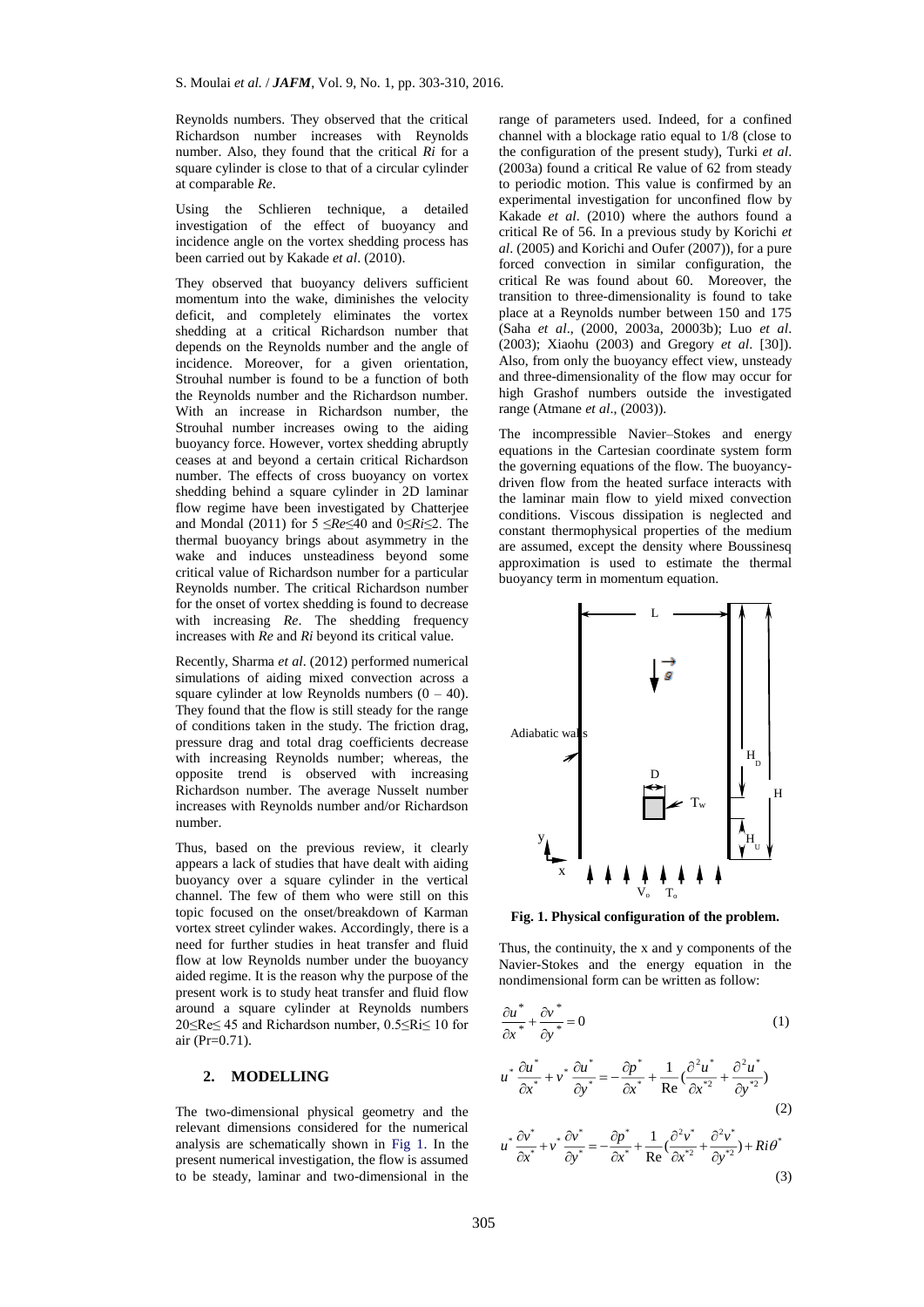$$
u^* \frac{\partial \theta^*}{\partial x^*} + v^* \frac{\partial \theta^*}{\partial y^*} = \frac{1}{Pe} \left( \frac{\partial^2 \theta^*}{\partial x^{*2}} + \frac{\partial^2 \theta^*}{\partial y^{*2}} \right)
$$
(4)

Where the dimensionless variables are defined as:

 $T_w - T_0$ 

$$
x^* = \frac{x}{H}, \qquad y^* = \frac{y}{H}, \qquad u^* = \frac{u}{v_0}, \qquad v^* = \frac{v}{v_0},
$$
  

$$
p^* = \frac{p}{\rho v_0^2} \theta^* = \frac{T - T_0}{T_w - T_0}
$$
 (5)

The Reynolds number, Grashof number, Richardson number, Peclet number and Prandtl number represent physically, the ratios of inertial to viscous forces, buoyancy to viscous forces, advection to diffusion rates and momentum to thermal diffusivities. These numbers correspond to the governing phenomena parameters for this problem and are respectively defined as

$$
Re = \frac{\rho v_0 D}{\mu}, \ Gr = \frac{g\beta D^3 (T_w - T_0)}{\nu^2},
$$
  

$$
Ri = \frac{Gr}{Re^2}, Pe = Re. Pr
$$
 (6a)

Where

and 
$$
Pr = \frac{\mu C_p}{k}
$$
 (6b)

The boundary conditions of interest in this study are as follows:

At the inlet a uniform upward flow of constant temperature is prescribed

$$
u^* = 0 \, , \, v^* = 1, \, \theta^* = 0 \tag{7a}
$$

At the outlet, an outflow boundary condition is given:

$$
\frac{\partial u^*}{\partial y^*} = 0, v^* = 0, \frac{\partial p^*}{\partial x^*} = 0, \frac{\partial \theta^*}{\partial y^*} = 0
$$
 (7b)

The boundary conditions on the cylinder surface are given by:

$$
u^* = 0 \, v^* = 0 \, \theta^* = 1 \tag{7c}
$$

Finally, ''no-slip'' boundary conditions are applied to the two adiabatic channel walls:

$$
u^* = 0, v^* = 0, \frac{\partial \theta^*}{\partial x^*} = 0
$$
 (7d)

# **3. NUMERCICAL METHOD**

The governing transport equations associated with the boundary conditions are solved using the open source OpenFoam® code (2011) based on the finite volume formulation. The *buoyant Boussinesq Simple Foam* solver is employed ; it is based on the SIMPLE algorithm and uses the Boussinesq approximation for estimating the density in buoyancy term in the momentum equation.

The grid is chosen non uniform and is highly concentrated close to the square cylinder to capture high gradient velocity, pressure and temperature. In order to ensure a grid independence for the results, a series of tests for non uniform grids were carried out. The nodes are equally spaced on the cylinder edges, whereas an adequate expansion ratio characterizes the node distribution on the other edges of the domain. Mesh grid distribution which corresponds to an interval grid size on the surface on cylinder of  $1.67 \times 10^{-4}$  was found sufficient to produce independent results. The maximum relative error for global parameters such as mean *Nusselt* number not exceeds 2% for Re= 45 and Gr= 3216. The effect of upstream and downstream distances on the physical parameters has been examined in previous studies for a similar configuration (Korichi el al. (2005), Korichi and Oufer (2005, 2007) at greater Reynolds numbers. Analysis showed that, under the conditions taken in the present study, the following distance values were still applicable. Consequently, an upstream distance  $L_u = 6.0$  from the domain edge to the face of the obstacle and a downstream distance  $L_p = 23$  were found sufficient to have no effect on the results.

Validation of the numerical simulation was attained by performing comparisons with previous works. Indeed, Fig. 2 shows the results of the present work compared with those of Dhiman *et al*. (2006) for the same conditions. A quite good agreement is observed between the two studies and the maximum relative error is within 4%.



**Fig. 2. Validation plot of the present numerical simulation by comparison with the results.**

### **4. DISCUSSION**

In this study, numerical computations have been<br>carried out for  $20 \leq Re \leq 45$  and 20≤Re≤45 and  $1.61x10<sup>3</sup> \leq Gr \leq 6.33x10<sup>3</sup>$  corresponding varying from Ri=0.8 to 8. This parameter range was chosen, because both free and forced heat transfer affect the flow which remains in the steady state conditions. Prandtl number of the fluid is taken equal to 0.71 (air) and the blockage ratio considered in this study is chosen constant and equal to 1/10.

#### **4.1 Flow structure and isotherm patterns**

Figure 3 shows the streamlines contours in the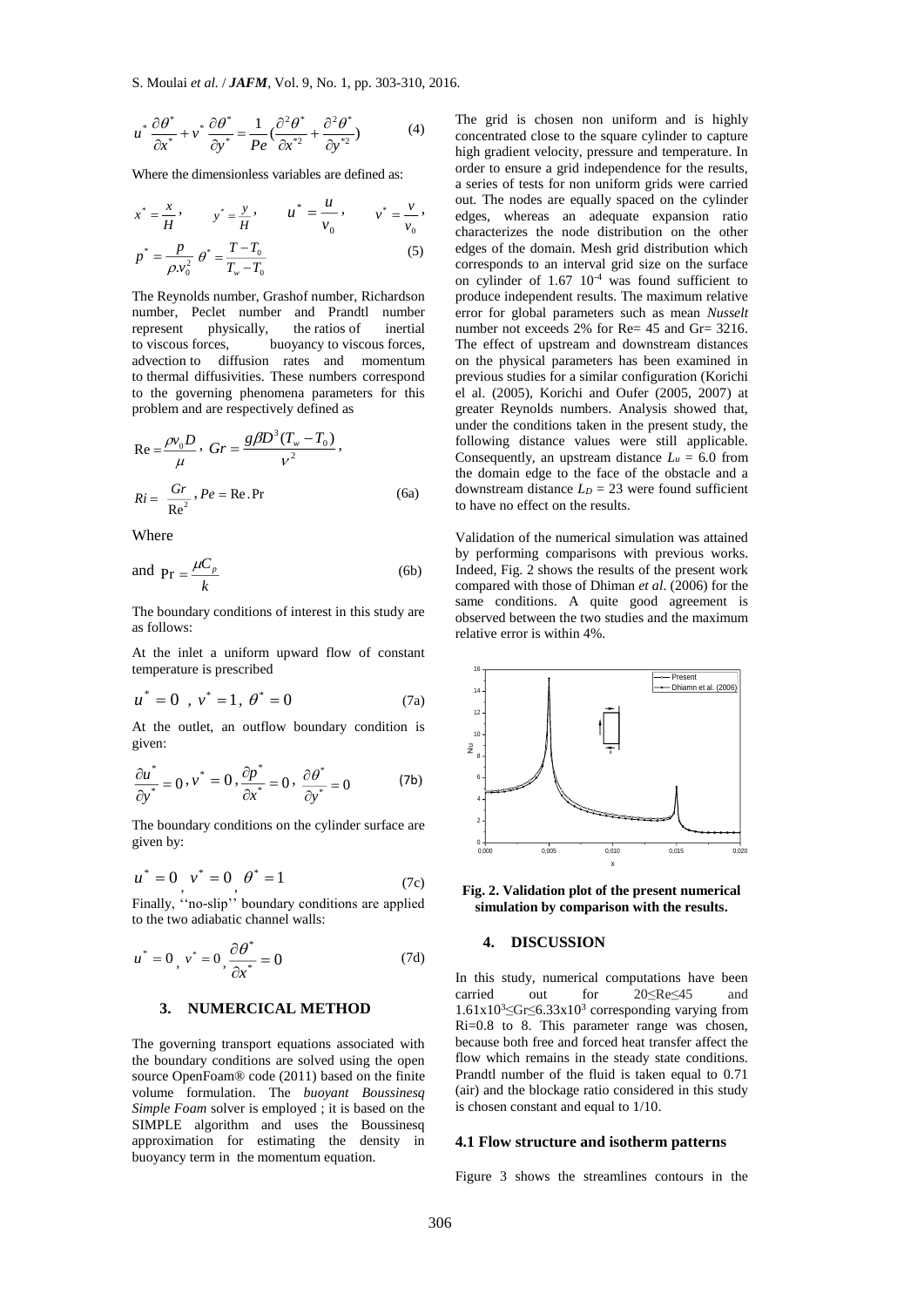vicinity of the square cylinder for Re=20, 30 and 45 and  $\text{Gr}=3.22 \times 10^3$  respectively, corresponding to Ri varying from 8.0 to 1.6. One can easily distinguish a closed steady recirculating area taking place from the fixed trailing edges of the square cylinder composed by two counter-rotating and symmetric small vortices. In front of the cylinder a separation of the flow occurs and a stagnation point is formed. Because the upstream flow. Since the upstream flow is relatively low, no separation occurs from the two corners of the leading face of the square cylinder. Then, since only the sharp trailing corners of the square cylinder fix the points of separation in the range of Re considered in this study, it can be easily seen that the length of the recirculation region increases with increasing Reynolds number. More details of the wake geometry will be further presented. It should also be noted that the flow structure remains still symmetric under the conditions of this study.



The isotherm maps in the vicinity of the square cylinder are shown in fig. 4 for the same parameter values, namely  $Re=20$ , 30 and 45 and  $Gr=3.22x10^3$ . Under aided buoyancy effect, the isotherms follow the main flow structure and present also a symmetric behaviour from the mid-line of the flow. From these maps, it can be seen that the isotherms are congregated at the front stagnation region, signifying the highest heat transfer rate from the cylinder surface in this region as compared to the rear and the side surfaces. Similar findings are reported for the pure forced convection case for a square cylinder (Sahu *et al*. (2009)) as well as for a circular cylinder (Sarkar *et al*. (2011)). From the isotherm maps, it can be concluded that the thermal boundary layer on the front face is the thinnest followed by the one on the side faces and at least by the plume on the rear face. Obviously, it can be seen a similarity between the wake and the thermal plume shape.

In the wake region, where a recalculating zone exists, the isotherms are widely spread and are closely packed for the shorter recirculation region. Because, the amount of fluid in the recirculation zone increases with increasing Reynolds number, the clustering of isotherms also increases with increasing the Reynolds number. The temperature contours spread along the streamwise direction with a subsequent reduction of the lateral width. The main difference between the pure forced convection and the buoyancy aided mixed convection is that the isotherms show a thin plume rising in the far field above from the heated cylinder. The thermal boundary layer starts from the front corner of the side face and growth as the flow moves towards in the streamwise direction. Another difference as compared to the pure forced convection is that the thermal boundary layer thickness in the mixed convection case is lower for a same Reynolds number, except at the front face for high Grashof number.



The local Nusselt number evolution the along the half peripheral cylinder surfaces for various Reynolds number at  $Gr=3.22x10^3$  is depicted in fig. 5.

As expected, for reason of symmetry, Nusselt number is presented only for a half perimeter as indicated in figure legend. The Nusselt number along the front face presents the highest evolution compared to the other faces of the cylinder. Starting from the flow stagnation point, situated on the middle of the front face, Nu increases quite sharply along the frontal face until peak values are attained at the first corner, whatever the Reynolds number is. On the side face, Nu decreases along the flow direction as the heat flux in the upstream is convected downwards by the fluid.



**Fig. 5. Local Nusselt number evolution along one half of the cylinder surfaces for various Reynolds number at Gr=3.22.10<sup>3</sup> .**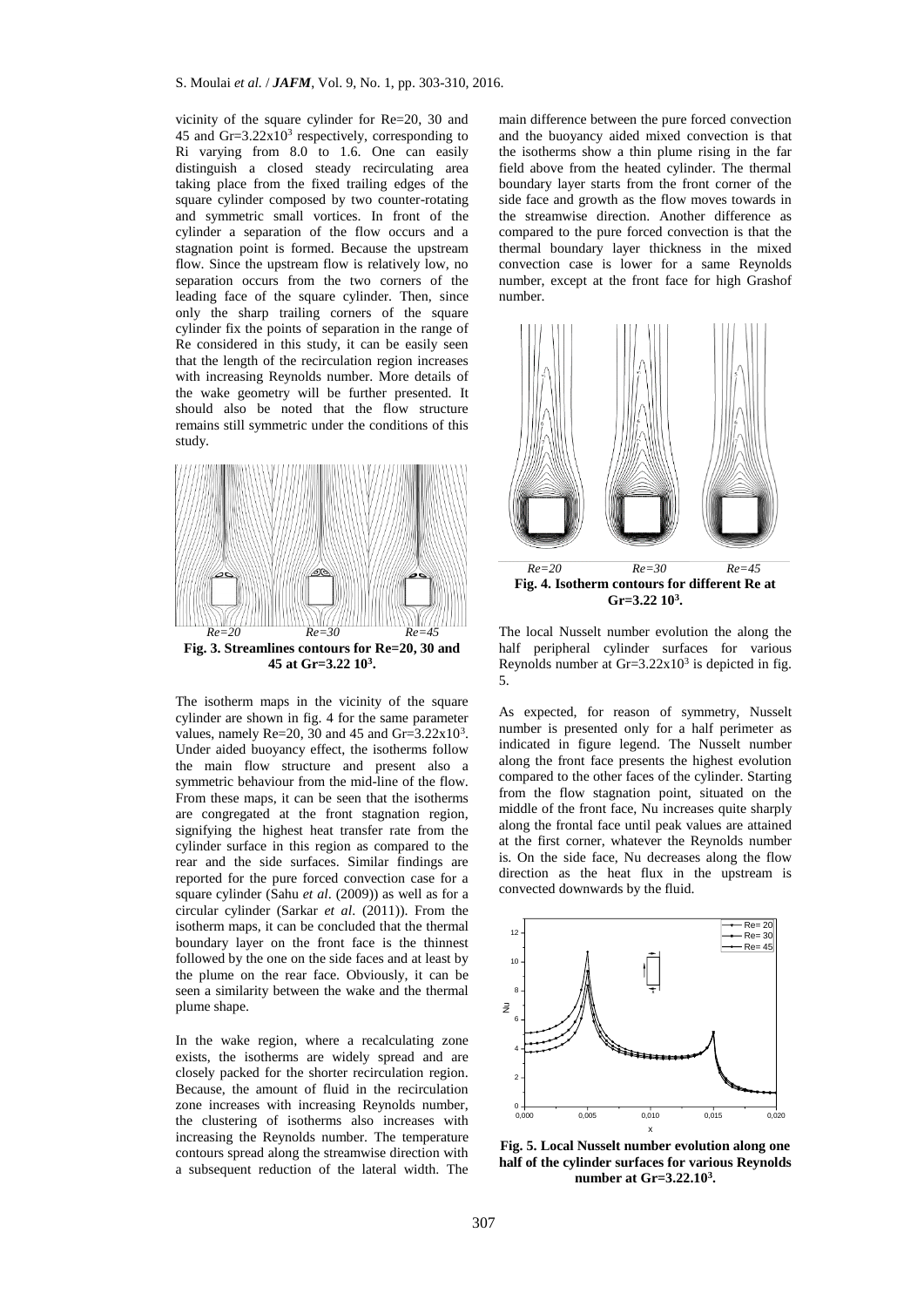On the rear face, the *Nusselt* number falls considerably to reach values below those observed for the other faces. This is due to the effect of the diffusive heat transfer mode which is non negligible compared to the convective mode in the wake where the rear face is in contact with the two vortices. It can be clearly observed that values of the Nusselt number become higher with increasing values in the Reynolds number except along the rear face, as expected the diffusion is the main heat transfer mode. It should be noted that although the front face is in contact with the unheated free air stream, the Nusselt number is very low in the middle of the face due to the presence of the stagnation point which divides the flow into two. The effect of Reynolds number is more pronounced on the front face, which is the direct target of the incoming free stream flow.

The mean Nusselt number for each face of the square cylinder is calculated by averaging the local Nusselt number over the cylinder surfaces for each Reynolds number value. The results are shown in fig. 6.



**Fig. 6. Mean** *Nusselt* **number by face for various Reynolds number at Gr=3.22.10<sup>3</sup> .**

Increasing the Reynolds number from 20 to 30 leads to an increase of the Nusselt number of about 13% and 3.20% for the front and the side faces respectively. However a decrease of 4.3% is observed for the rear face. The reason is that, at relatively low Richardson number, the warm fluid is imprisoned trapped in the recirculating wake leading to reduce the heat transfer. Similar results are also observed for Reynolds number varying from 30 to 45. The analysis of mixed convection is more complicated than that of the pure forced or free convection only. To get a better understanding of this phenomenon, the influence of buoyancy on the fluid flow and thermal field around the square cylinder is shown by plotting the streamlines and isotherms contours for different Grashof number values in fig. 7 and fig. 8, respectively.

The heat released from the cylinder surface decreases the fluid density in the prism vicinity and consequently the fluid will start to move in the direction opposite to the gravity, and this motion will be added to the upward inertial flow. The combination of these two motions tends to

accelerate the boundary layer flow in the vicinity of the heated square cylinder. When the buoyancy<br>forces are conjugated over the viscous conjugated over the phenomenon, the induced flow moves upward making a kind of smooth turn around the hot square cylinder. As the Grashof number increases, the boundary layer induced by the upward buoyancy flow is found to be more accelerated and becomes finer. At a fixed Reynolds number value, increasing the Grashof number results in reducing the recirculating zone size behind the square cylinder. This can be explained by the elevation of the temperature, so that vortices formed in the wake are weakened by the buoyancy force due to the decrease of the fluid density in the vicinity of the cylinder.



**Fig. 7. Streamline contours for different Grashof numbers at Re=45.**



**Fig. 8. Isotherm contours for different Grashof numbers at Re=45.**

The effect of Grashof number on the local Nusselt number evolution along the half cylinder peripheral surface at Re=45 is shown in fig. 9. It can be seen that the increase of the cylinder temperature surface leads to an increase of the Nusselt number on the lateral side face followed by a slight increase on the rear face. However, no significant effect is observed on the front face. This effect is opposite to that observed with increasing the Reynolds number. This result can be explained as follow: due to the increase in heating amount, the buoyancy effect accelerates the flow in the vicinity of the side faces and the heat removed by free convection is added to the forced convection.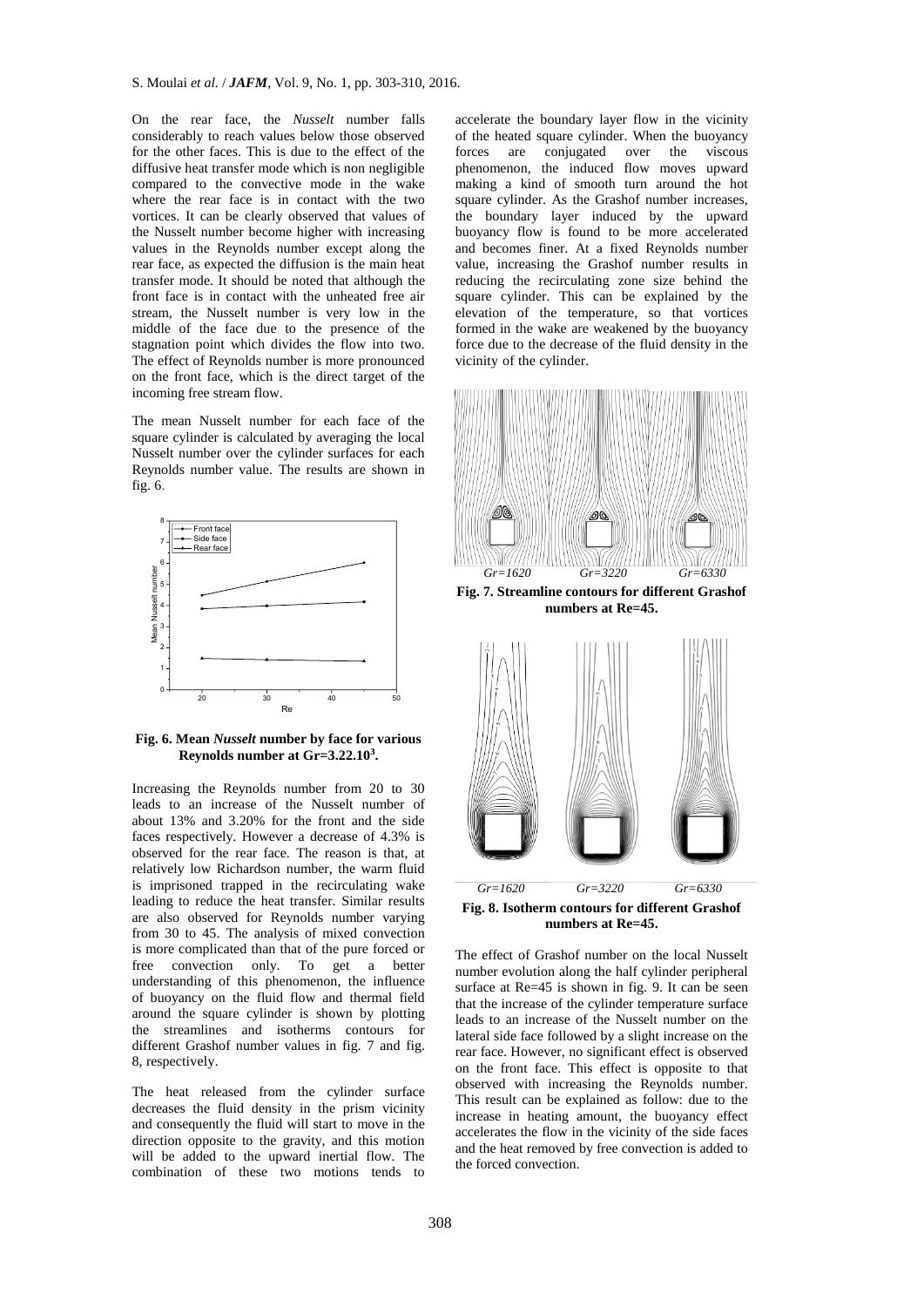

**Fig. 9. Local Nusselt number evolution along one half of the cylinder surfaces for various Grashof number at Re=45.**

For the front face, as increasing the buoyancy parameter of the thermal boundary layer thickness as a result of the free flow which tends to leave the heated surface. Figure 10 shows the mean Nusselt number by face for different Grashof numbers at  $Re=45$ .



**Fig. 10. Mean** *Nusselt* **number by face for various Grashof number at Re=45.**

#### **5. CONCLUSION**

A numerical study of two-dimensional flow and heat transfer past a horizontal square cylinder under buoyancy aided effect has been reported, for the steady state conditions. The effect of the Reynolds number (20≤Re≤ 45) and the Richardson number (0.8≤Ri≤8) on the flow and heat transfer are investigated. The blockage ratio and Prandtl number are taken constant and equal to 0.1 and 0.7 (air), respectively. The results show that in steady state conditions, both streamlines and isotherms are symmetric about the centerline upstream as well as in the wake region of the square cylinder. The isotherms contours are congregated at the front region, leading to the highest heat transfer rate from the cylinder surface in this region as compared to the other sides. Moreover, heat transfer is the lowest at the rear surface. It is found that the size of the wake region increases with increasing the Reynolds number and reduces in size with increasing the Grashof number. It is noticed that the augmentation

of the Reynolds number leads to an increase in the Nusselt number on the front side while the augmentation of the Grashof number increases the Nusselt number on the lateral faces.

#### **REFERENCES**

- Atmane, M. A., V. S. S. Chan and D. B. Murray (2003). Natural convection around a horizontal heated cylinder: The effects of vertical confinement. *International Journal of Heat and Mass Transfer* 46, 3661–3672.
- Bhattacharyya, S. and S. Mahapatra (2005). Vortex shedding around a heated square cylinder under the influence of buoyancy. *Heat and Mass Transfer* 41, 824–833.
- Biswas, B., H. Laschefski, N. K. Mitra and M. Fiebig (1990). Numerical investigation of mixed convection heat transfer in a horizontal channel with built-in square cylinder*. Numerical Heat Transfer Part A* 18(2), 73–188.
- Chatterjee, D. and B. Mondal (2011). Effect of thermal buoyancy on vortex shedding behind a square cylinder in cross flow at low Reynolds numbers. *International Journal of Heat and Mass Transfer* 54, 5262–5274.
- Davis, R. W., E. F. Moore and L. P. Purtell (1984). A numerical-experimental study of confined flow around rectangular cylinders. *Physics of Fluids* 27(1), 46-59.
- Dhiman, A. K., R. P. Chhabra and V. Eswaran (2008). Steady mixed convection across a confined square cylinder. *International Communications in Heat and Mass Transfer* 35, 47–55.
- Dhiman, A. K.**,** R. P. Chhabra, A. Sharma and V. Eswaran (2006). Effects of Reynolds and Prandtl Numbers on Heat Transfer Across a Square Cylinder in the Steady Flow Regime. *Numerical Heat Transfer Part A* 49(7), 717 – 731.
- Kakade, A. A., S. K. Singh, P. K. Panigrahi and K. Muralidhar (2010). Schlieren investigation of the square cylinder wake: Joint influence of buoyancy and orientation. *Physics of Fluids*. 22, 054107, 1-18.
- Khodary, K. and T. K. Bhattacharyya (2006). Optimum natural convection from square cylinder in a vertical channel. *International Journal of Heat and Fluid Flow* 27, 167–180.
- Korichi, A., H. Chérifi and L. Oufer (2005) Transfert convectif lors d'un écoulement oscillatoire en présence d'un barreau<br>cylindrique,  $17e^{im\epsilon}$  congrès francais de cylindrique*, 17ème congrès français de Mécanique* -*Troyes, France.*
- Korichi, A. and L. Oufer (2007). Etude numérique de l'écoulement instationnaire et du transfert de